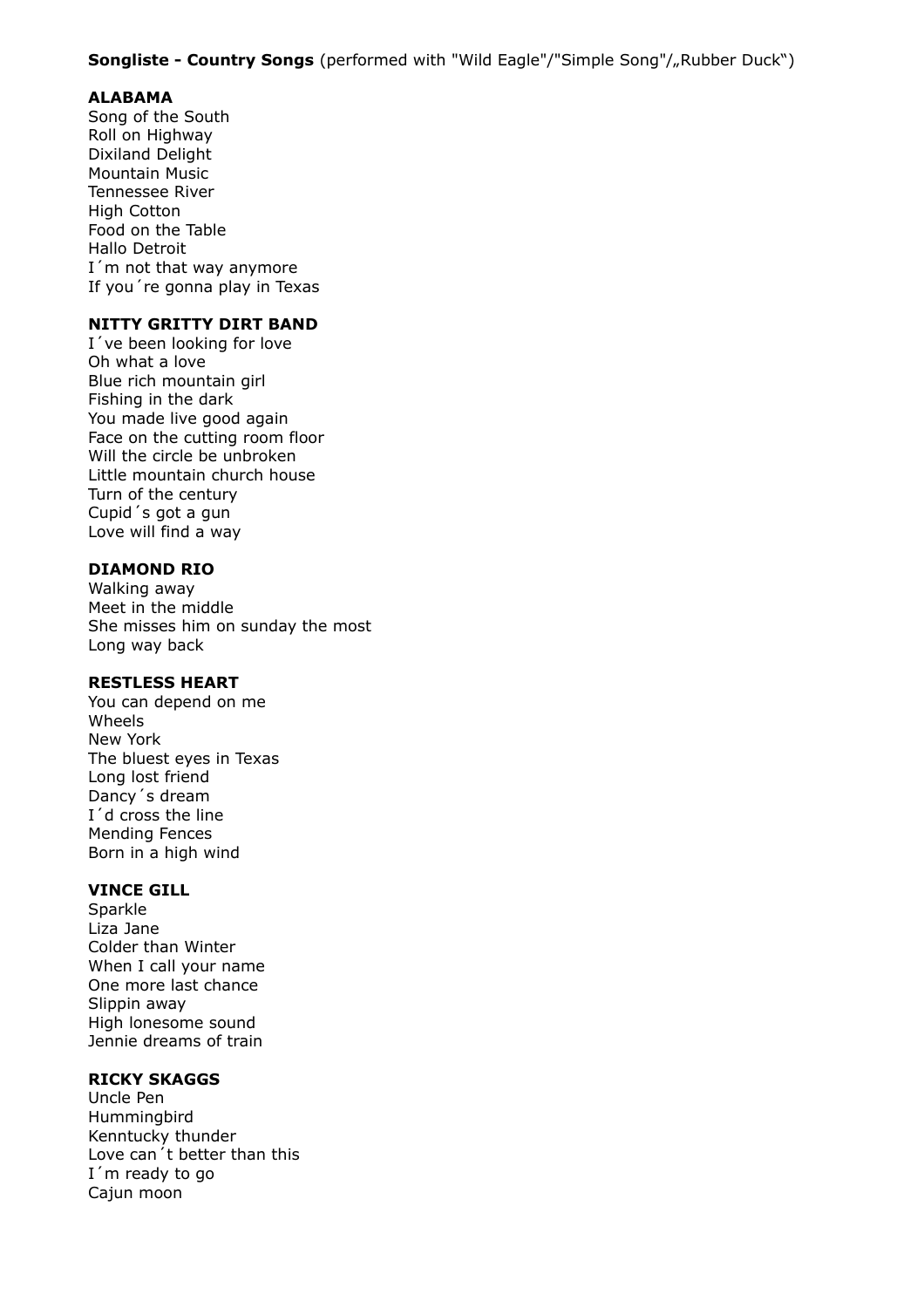You´re loving only me Same o´le love My fathers son Give us a happy home You can´t take with you when you go Fields of home Highway 40 blues Heartbreak hurricane Walking in Jerusalem Hill´billy Highway Back where we belong Cat´s in the cradle

# **DESERT ROSE BAND**

Hello Trouble Ashes of love Missing you Our songs Twilight is gone Summer wind

#### **Keith Urban**

Somebody like you Days go by

#### **SHENANDOAH**

The church on the cumberland road Rattle the window Next to me,next to you The Rock Leaving´s been a long time coming´

#### **BLACK HAWK**

I'm not strong enough to say no Big guitar Stepping stones Every once in a while I sure I can smell the rain

# **ALAN JACKSON**

Chattahoochee Mercury Blues Summertime Blues She got the rythm

### **TRAVIS TRITT**

Ten feet tall and bulletproof Hard times and misery No vacation from the Blues Southern Justice Down the road I go Modern day Bonnie and Clyde Living on borrowed time Best of Intentions It´s a great day to be alive Love of a woman

# **LITTLE TEXAS**

Kick a little Amy´s back in Austin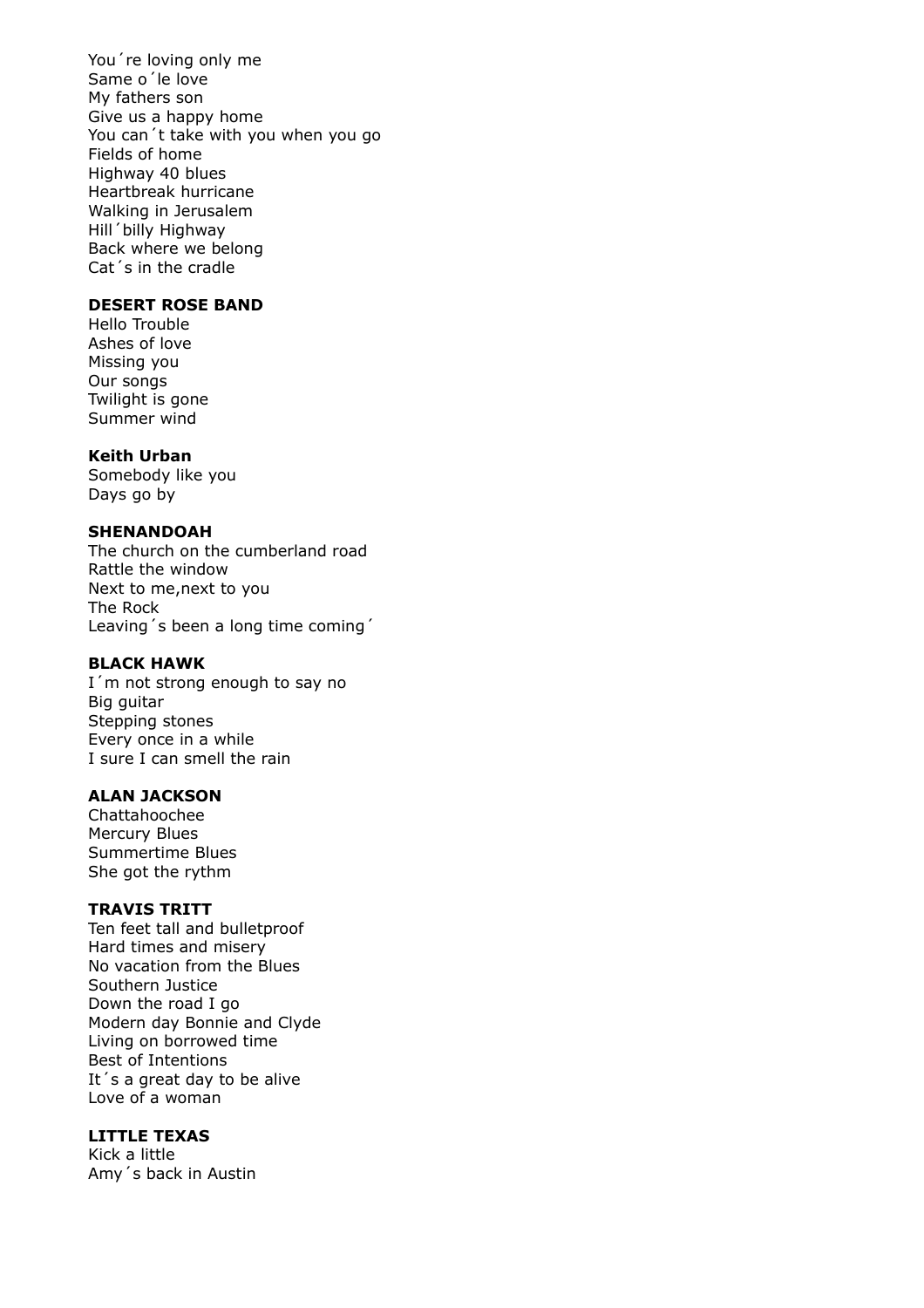# **STEVE EARLE**

Guitar town Hillbilly Highway Six days on the road Copperhead road Think it over My oled friend the Blues Down the road

### **TIM McCRAW**

All I want is life I like it I love it Renegade

### **CLINT BLACK**

Killing time Better man The shoe´s you´re wearing What I feel inside

# **TRASHER & SHRIVER**

Run like the wind Goin´goin´gone

# **KEITH STEAGULL**

Roll the dice Hard luck cafe Fifty-Fifty

**JIMMY RODGERS**

Waiting for a train

# **TOBY BEAU**

Broken down cowboy

# **WILLIE NELSON**

Good hearded woman On the road again

#### **EDDIE RABBITT**  I´ve drive my life away

# **T. SCHYLER**

16 th Ave

#### **KATHY MATTEA** 18 Wheels

#### **EMMELOU HARRIS** Long may you run Leaving Louisiana broaght delight

**MARY CHAPIN CHARPENTER**

She think he´ll keep her

### **SWEETHEART OF THE RODEO** Midnight Girl

# **HIGHWAY 101**

Good Goodby Whiskey